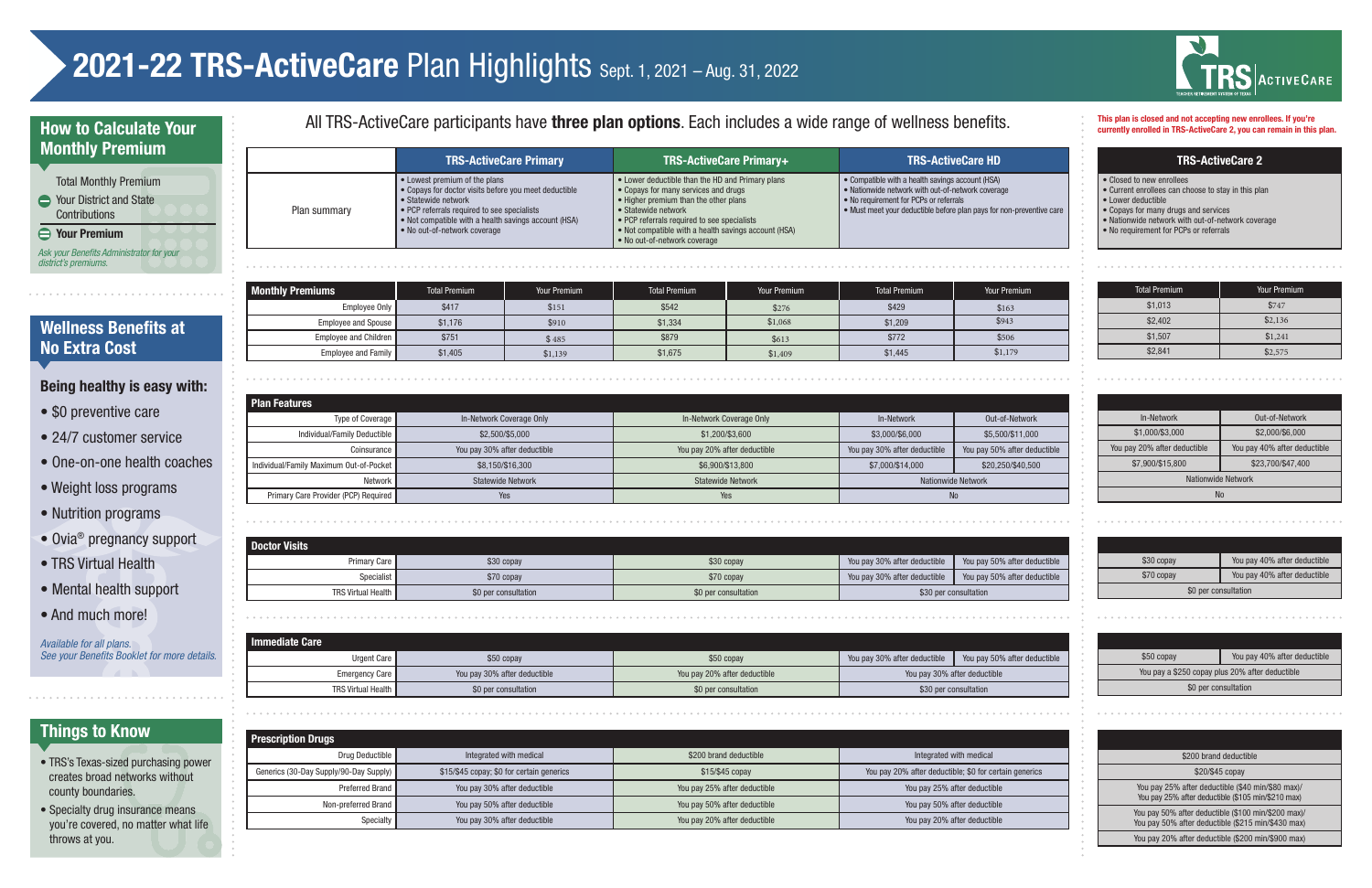## Compare Prices for Common Medical Services

REMEMBER: Log into Blue Access for Members<sup>SM</sup> at www.bcbstx.com/trsactivecare to use the cost estimator tool. This will help you find the best prices.

| <b>Benefit</b>                                                                                                                                            | <b>TRS-ActiveCare</b><br><b>Primary</b>                                                | <b>TRS-ActiveCare</b><br>Primary+                                            | <b>TRS-ActiveCare HD</b>                           |                                                                           |                                                                           | <b>TRS-ActiveCare 2</b>                                                                 |                                       |             |
|-----------------------------------------------------------------------------------------------------------------------------------------------------------|----------------------------------------------------------------------------------------|------------------------------------------------------------------------------|----------------------------------------------------|---------------------------------------------------------------------------|---------------------------------------------------------------------------|-----------------------------------------------------------------------------------------|---------------------------------------|-------------|
|                                                                                                                                                           | In-Network Only                                                                        | In-Network Only                                                              | In-Network                                         | Out-of-Network                                                            | In-Network                                                                | Out-of-Network                                                                          |                                       |             |
| Diagnostic Labs*                                                                                                                                          | Office/Indpendent Lab:<br>You pay \$0                                                  | Office/Indpendent Lab:<br>You pay \$0                                        | You pay 30%                                        |                                                                           |                                                                           | You pay 50%                                                                             | Office/Indpendent Lab:<br>You pay \$0 | You pay 40% |
|                                                                                                                                                           | Outpatient: You pay<br>30% after deductible                                            | Outpatient: You pay 20%<br>after deductible                                  | after deductible                                   | after deductible                                                          | Outpatient: You pay<br>20% after deductible                               | after deductible                                                                        |                                       |             |
| You pay 30% after<br>You pay 20% after<br>High-Tech Radiology<br>deductible<br>deductible                                                                 |                                                                                        |                                                                              | You pay 30%<br>after deductible                    | You pay 50%<br>after deductible                                           | You pay 20% after<br>$deductible + $100 per$<br>procedure copay           | You pay 40%<br>after deductible<br>$+$ \$100 per<br>procedure<br>copay                  |                                       |             |
| <b>Outpatient Costs</b>                                                                                                                                   | You pay 30% after<br>deductible                                                        | You pay 20% after<br>deductible                                              | You pay 30%<br>after deductible                    | You pay 50%<br>after deductible                                           | You pay 20% after<br>deductible (\$150<br>facility copay per<br>incident) | You pay 40%<br>after deductible<br>(\$150 facility<br>copay per<br>incident)            |                                       |             |
| <b>Inpatient Hospital Costs</b>                                                                                                                           | You pay 30% after<br>deductible                                                        | You pay 20% after<br>deductible                                              | You pay 30%<br>after deductible                    | You pay 50%<br>after deductible<br>(\$500 facility<br>per day<br>maximum) | You pay 20% after<br>deductible (\$150<br>facility copay per day)         | You pay 40%<br>after deductible<br>(\$500 facility<br>per day<br>maximum)               |                                       |             |
| <b>Freestanding Emergency</b><br>Room                                                                                                                     | You pay $$500$ copay +<br>30% after deductible                                         | You pay \$500 copay +<br>20% after deductible                                | You pay 30%<br>after deductible<br>$+$ \$500 copay | You pay 50%<br>after deductible<br>$+$ \$500 copay                        | You pay \$500 copay +<br>20% after deductible                             | You pay \$500<br>$copy + 40%$<br>after deductible                                       |                                       |             |
|                                                                                                                                                           | Facility - You pay 30%<br>after deductible                                             | Facility - You pay 20%<br>after deductible                                   | Not Covered<br><b>Not Covered</b>                  |                                                                           |                                                                           | Facility - You pay 20%<br>after deductible (\$150<br>facility copay per day)            |                                       |             |
| <b>Bariatric Surgery</b>                                                                                                                                  | <b>Professional Services</b><br>- You pay \$5,000<br>$copy + 30\%$ after<br>deductible | Professional Services -<br>You pay \$5,000 copay $+$<br>20% after deductible |                                                    |                                                                           |                                                                           | <b>Professional Services</b><br>$-$ You pay \$5,000<br>$copy + 20%$ after<br>deductible | Not Covered                           |             |
|                                                                                                                                                           | Only covered if<br>rendered at a BDC+<br>facility.                                     | Only covered if rendered<br>at a BDC+ facility.                              |                                                    |                                                                           | Only covered if<br>rendered at a BDC+<br>facility.                        |                                                                                         |                                       |             |
| <b>Annual Vision Examination</b><br>(one per plan year; performed<br>You pay \$70 copay<br>You pay \$70 copay<br>by an ophthalmologist or<br>optometrist) |                                                                                        | You pay 30%<br>after deductible                                              | You pay 50%<br>after deductible                    | You pay \$70 copay                                                        | You pay 40%<br>after deductible                                           |                                                                                         |                                       |             |
| Annual Hearing Exam<br>(one per plan year)                                                                                                                | \$30 PCP copay<br>\$70 specialist copay                                                | \$30 PCP copay<br>\$70 specialist copay                                      | You pay 30%<br>after deductible                    | You pay 50%<br>after deductible                                           | \$30 PCP copay<br>\$70 specialist copay                                   | You pay 40%<br>after deductible                                                         |                                       |             |

*\*Pre-certication for genetic and specialty testing may apply. Contact your Personal Health Guide at 1-866-355-5999 with questions.*

trs.texas.gov

Revised 06/02/21